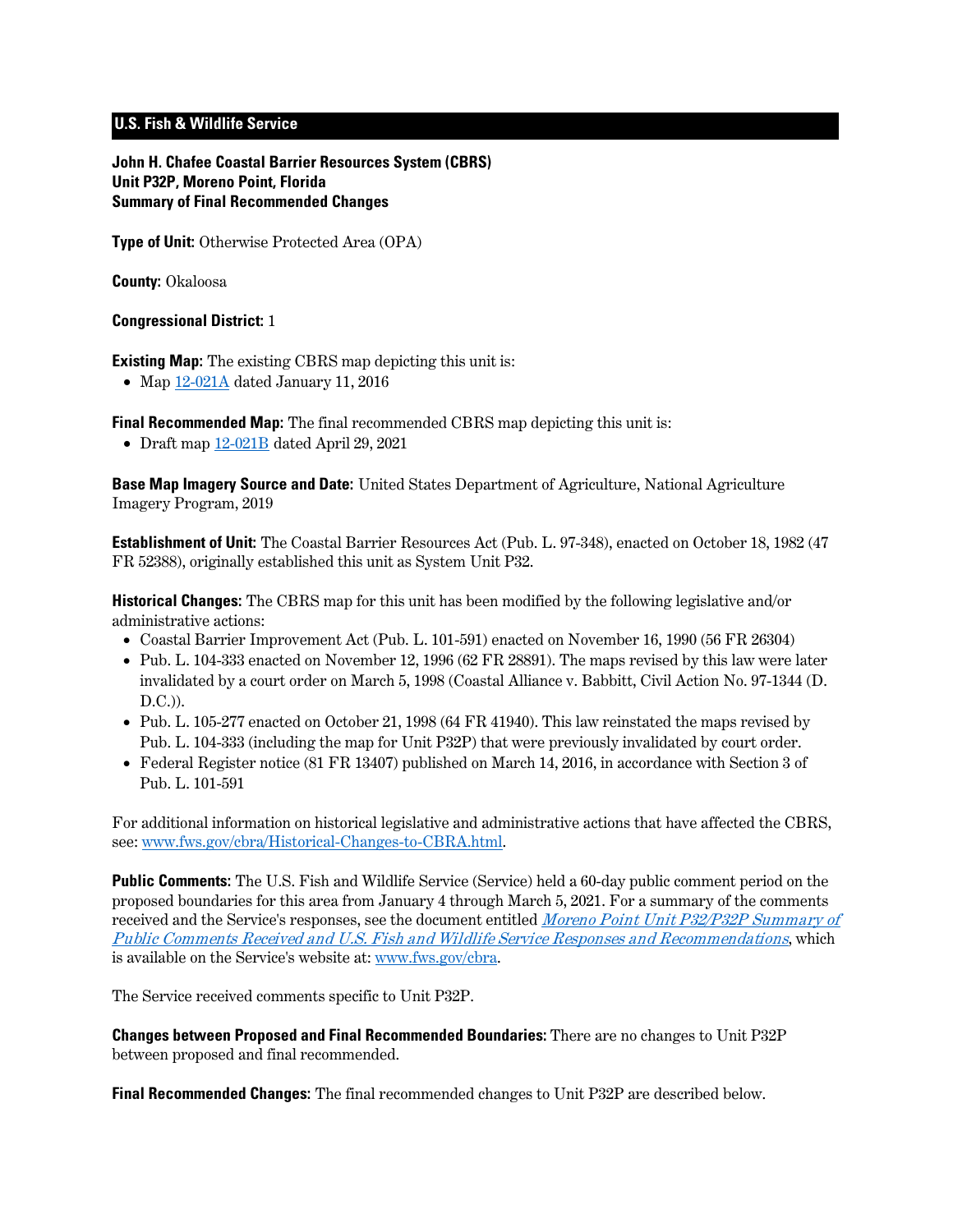# **Unit P32P Summary of Recommended Changes (continued)**

#### Recommended Removals:

• Two condominium buildings along Emerald Coast Parkway known as St. Barth at Silver Shells and St. Thomas at Silver Shells and adjacent undeveloped privately owned fastland

## Recommended Additions:

• Small portions of Henderson Beach State Park

# Recommended Reclassifications:

- From System Unit P32 to OPA Unit P32P: The eastern portion of Henderson Beach State Park
- From OPA Unit P32P to System Unit P32: An area of privately owned fastland, including a Gulf Power Company facility, located to the north of Henderson Beach State Park and to the south of the Emerald Coast Parkway

## Other Modifications/Information:

• A U.S. Air Force radar facility is currently within OPA Unit P32P. This area is completely surrounded by Henderson Beach State Park, and is not recommended for reclassification to a System Unit.

For information about the Service's guiding principles and criteria for assessing CBRS boundary modifications, visit [www.fws.gov/cbra/maps/Boundary-Modifications.html.](https://www.fws.gov/cbra/maps/Boundary-Modifications.html)

**Technical Correction Assessment:** The Service has completed a Technical Correction Assessment to address requests that were received to determine whether mapping errors exist for specific areas within this unit. The assessment can be found in the *Summary of [Proposed Changes for Unit P32P](https://www.fws.gov/cbra/projects/technical-corrections/P32P-Proposed-Unit-Summary.pdf)*, which is available on the Service's website: [www.fws.gov/cbra.](http://www.fws.gov/cbra)